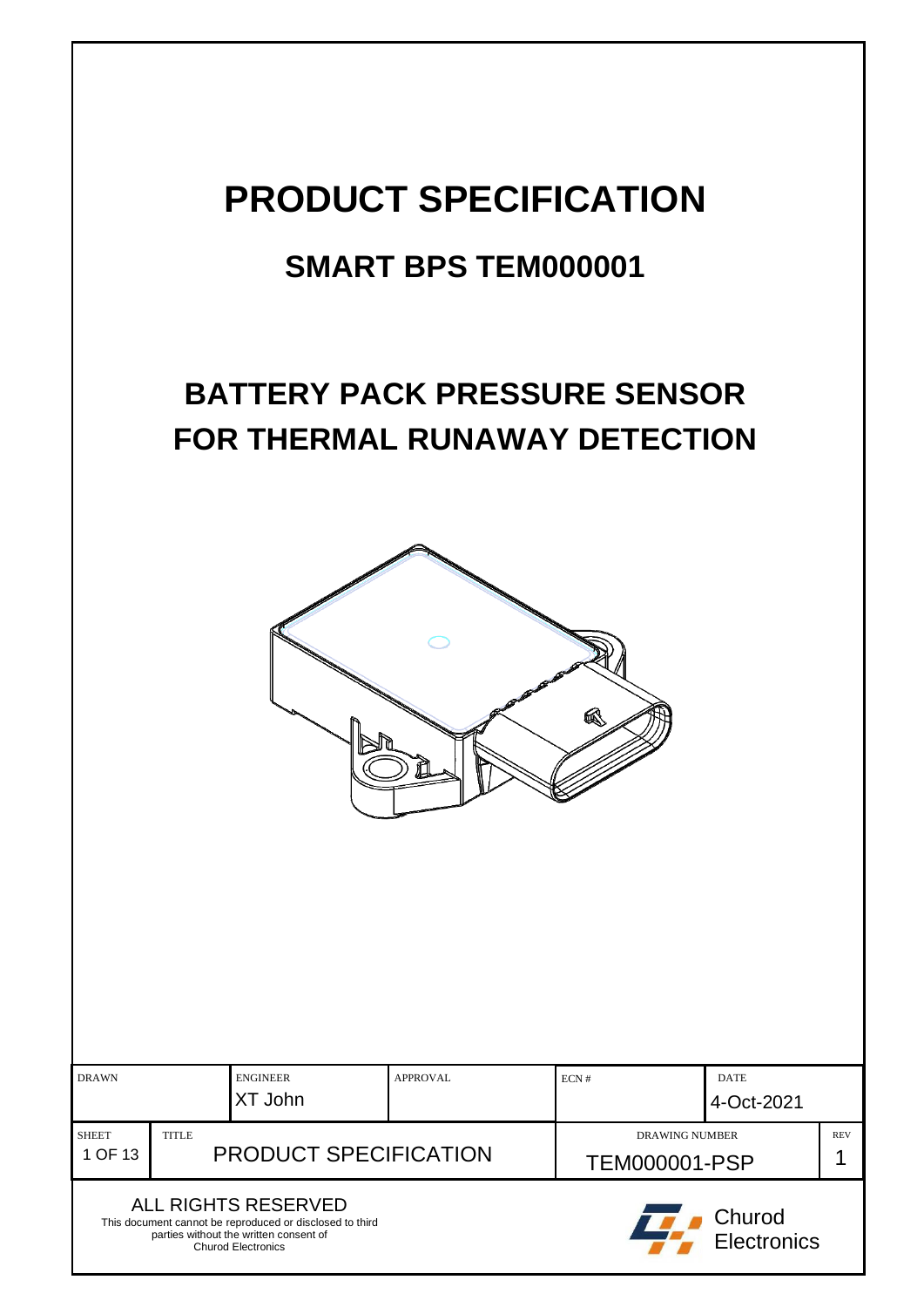|                                  |                                                                                 | <b>REVISION LOG</b> |                               |                             |                 |
|----------------------------------|---------------------------------------------------------------------------------|---------------------|-------------------------------|-----------------------------|-----------------|
| <b>Revision</b>                  | <b>Description</b>                                                              | <b>Date</b>         |                               | <b>Changes</b>              |                 |
| 1                                | Initial release                                                                 | 10/4/2021           |                               | Tem version Initial Release |                 |
|                                  |                                                                                 |                     |                               |                             |                 |
|                                  |                                                                                 |                     |                               |                             |                 |
|                                  |                                                                                 |                     |                               |                             |                 |
|                                  |                                                                                 |                     |                               |                             |                 |
|                                  |                                                                                 |                     |                               |                             |                 |
|                                  |                                                                                 |                     |                               |                             |                 |
|                                  |                                                                                 |                     |                               |                             |                 |
|                                  |                                                                                 |                     |                               |                             |                 |
|                                  |                                                                                 |                     |                               |                             |                 |
|                                  |                                                                                 |                     |                               |                             |                 |
|                                  |                                                                                 |                     |                               |                             |                 |
|                                  |                                                                                 |                     |                               |                             |                 |
|                                  |                                                                                 |                     |                               |                             |                 |
|                                  |                                                                                 |                     |                               |                             |                 |
|                                  |                                                                                 |                     |                               |                             |                 |
|                                  |                                                                                 |                     |                               |                             |                 |
|                                  |                                                                                 |                     |                               |                             |                 |
|                                  |                                                                                 |                     |                               |                             |                 |
|                                  |                                                                                 |                     |                               |                             |                 |
|                                  |                                                                                 |                     |                               |                             |                 |
|                                  |                                                                                 |                     |                               |                             |                 |
|                                  |                                                                                 |                     |                               |                             |                 |
|                                  |                                                                                 |                     |                               |                             |                 |
|                                  |                                                                                 |                     |                               |                             |                 |
|                                  |                                                                                 |                     |                               |                             |                 |
|                                  |                                                                                 |                     |                               |                             |                 |
|                                  |                                                                                 |                     |                               |                             |                 |
|                                  |                                                                                 |                     |                               |                             |                 |
|                                  |                                                                                 |                     |                               |                             |                 |
| <b>DRAWN</b>                     | <b>ENGINEER</b>                                                                 | <b>APPROVAL</b>     | $\mbox{ECN}\;\ensuremath{\#}$ | <b>DATE</b>                 |                 |
|                                  | XT John                                                                         |                     |                               | 4-Oct-2021                  |                 |
| TITLE<br><b>SHEET</b><br>2 OF 13 | PRODUCT SPECIFICATION                                                           |                     | <b>DRAWING NUMBER</b>         |                             | <b>REV</b><br>1 |
|                                  |                                                                                 |                     | <b>TEM000001-PSP</b>          |                             |                 |
|                                  | ALL RIGHTS RESERVED<br>This document cannot be reproduced or disclosed to third |                     |                               | Churod                      |                 |
|                                  | parties without the written consent of<br><b>Churod Electronics</b>             |                     |                               | Electronics                 |                 |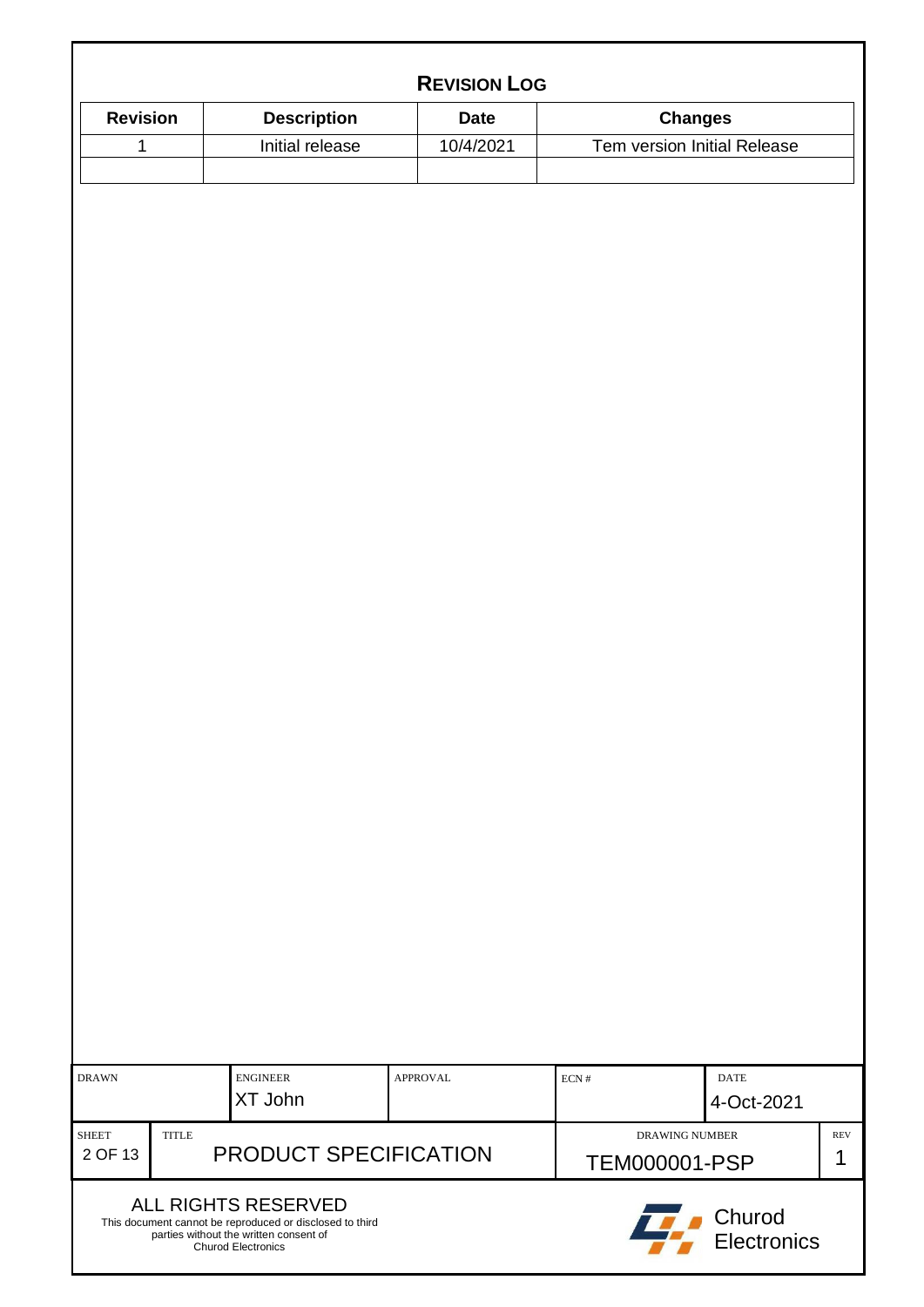# **CONTENTS**

This document cannot be reproduced or disclosed to third<br>parties without the written consent of<br>Churod Electronics

| 1               |              |                              |                                                         |                       |             |
|-----------------|--------------|------------------------------|---------------------------------------------------------|-----------------------|-------------|
|                 |              |                              |                                                         |                       |             |
|                 |              |                              |                                                         |                       |             |
|                 |              |                              |                                                         |                       |             |
|                 |              |                              |                                                         |                       |             |
|                 |              |                              | 1.5 LEGAL DISCLAIMER PRODUCT USE (AUTOMOTIVE SENSORS) 4 |                       |             |
| 2 <sup>1</sup>  |              |                              |                                                         |                       |             |
|                 |              |                              |                                                         |                       |             |
| 2.1.1           |              |                              |                                                         |                       |             |
| 2.1.2           |              |                              |                                                         |                       |             |
| 2.1.3           |              |                              |                                                         |                       |             |
| 2.1.4           |              |                              |                                                         |                       |             |
| 2.1.5<br>2.1.6  |              |                              |                                                         |                       |             |
| 2.1.7           |              |                              |                                                         |                       |             |
| 2.1.8           |              |                              |                                                         |                       |             |
|                 |              |                              |                                                         |                       |             |
| 2.2.1           |              |                              |                                                         |                       |             |
| 2.2.2           |              |                              |                                                         |                       |             |
| 2.2.3           |              |                              |                                                         |                       |             |
| 2.2.4           |              |                              |                                                         |                       |             |
| 2.2.5           |              |                              |                                                         |                       |             |
|                 |              |                              |                                                         |                       |             |
| 2.3.1           |              |                              |                                                         |                       |             |
| 2.3.2           |              |                              |                                                         |                       |             |
| 2.3.3           |              |                              |                                                         |                       |             |
| 2.3.4           |              |                              |                                                         |                       |             |
| 2.3.5           |              |                              |                                                         |                       |             |
| 2.3.6           |              |                              |                                                         |                       |             |
| 2.3.7           |              |                              |                                                         |                       |             |
| 2.3.8           |              |                              |                                                         |                       |             |
| 2.3.9<br>2.3.10 |              |                              |                                                         |                       | .10         |
| 2.3.11          |              |                              |                                                         |                       |             |
| 2.3.12          |              |                              |                                                         |                       |             |
| 2.3.13          |              |                              |                                                         |                       |             |
|                 |              |                              |                                                         |                       |             |
| 2.4.1           |              |                              |                                                         |                       |             |
| 2.4.2           |              |                              |                                                         |                       |             |
| 2.4.3           |              |                              |                                                         |                       |             |
|                 |              |                              |                                                         |                       |             |
|                 |              |                              |                                                         |                       |             |
|                 |              |                              |                                                         |                       |             |
|                 |              |                              |                                                         |                       |             |
|                 |              |                              |                                                         |                       |             |
| <b>DRAWN</b>    |              | <b>ENGINEER</b>              | <b>APPROVAL</b>                                         | ECN#                  | <b>DATE</b> |
|                 |              | XT John                      |                                                         |                       |             |
|                 |              |                              |                                                         |                       | 4-Oct-2021  |
| <b>SHEET</b>    | <b>TITLE</b> |                              |                                                         | <b>DRAWING NUMBER</b> |             |
| 3 OF 13         |              | <b>PRODUCT SPECIFICATION</b> |                                                         | TEM000001-PSP         |             |
|                 |              |                              |                                                         |                       |             |
|                 |              | ALL RIGHTS RESERVED          |                                                         |                       |             |



**REV**  $\overline{1}$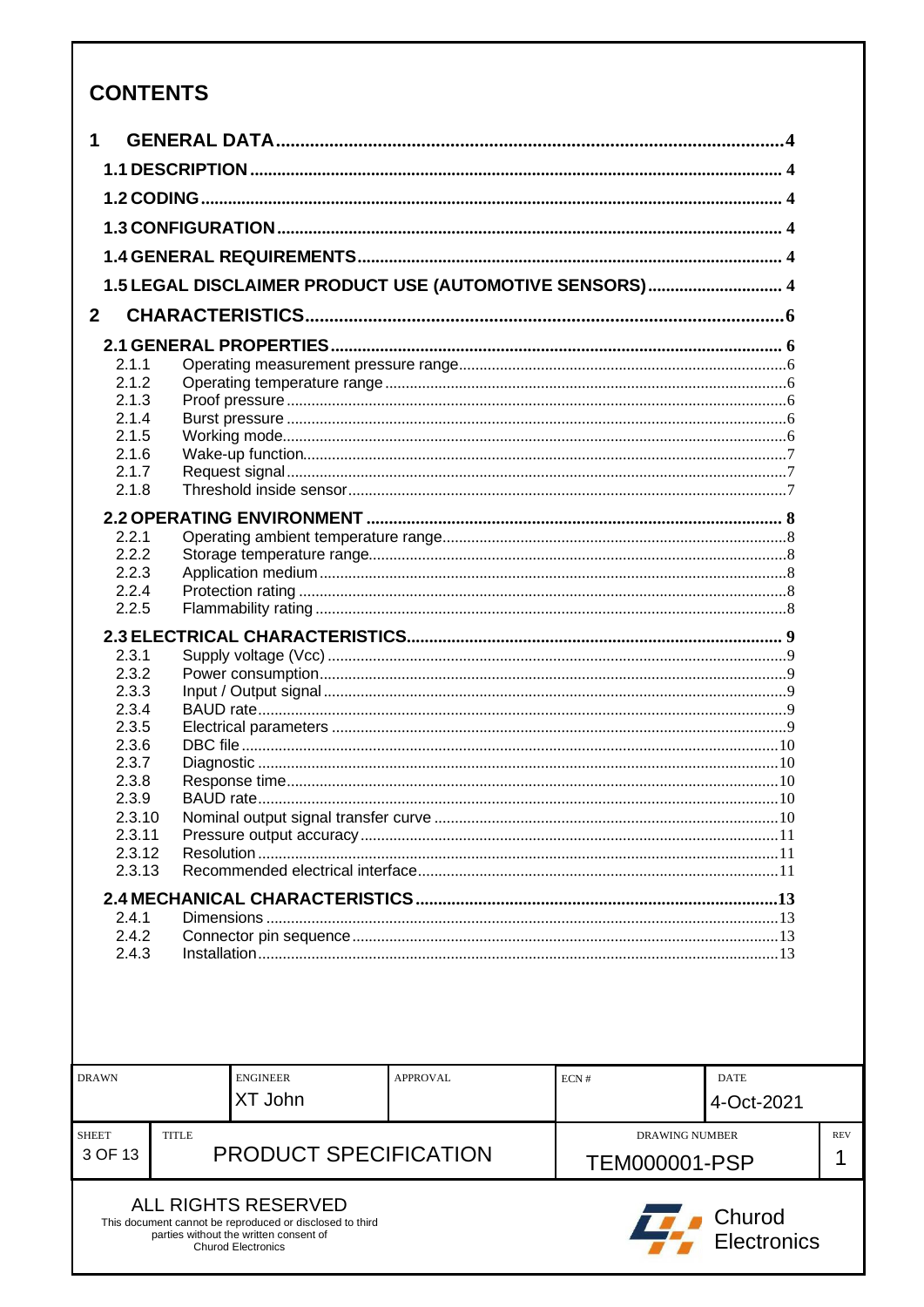# <span id="page-3-1"></span><span id="page-3-0"></span>**1 GENERAL DATA 1.1 DESCRIPTION** In this specification a sensor is described that has the objective to measure absolute pressure in the battery pack of electric vehicle. The sensor will provide a CAN output to battery management system (BMS), the pressure signal will be proportional to the measured pressure. The power consumption working mode of this sensor is either controlled by BMS through request pin (the one that takes precedence) or switched by sensor itself using monitored pressure as trigger condition. When voltage on request pin is high level, sensor works at high consumption working mode and CAN communication with BMS is enabled. When voltage on request pin is low level, sensor works at low power consumption working mode to monitor internal pressure of battery pack discontinuously, and there is no CAN communication. Once sensor monitored pressure triggers the set threshold, sensor will switch from low power consumption working mode to high power consumption working mode and send out a wake-up signal to BMS. **1.2 CODING** Sensor coding conform to the envelope drawing : TEM000001-ENV **1.3 CONFIGURATION** The shape, material and the dimensions of the sensor are in accordance with the envelope drawing  $\cdot$  TEM000001-ENV **1.4 GENERAL REQUIREMENTS** The performance of the sensor is in accordance with the requirements as defined in chapter 2 of this specification and can only be guaranteed if the sensor is used in environmental conditions as specified in this document. Any deviation from usage as defined in this document will void this specification. Test climate unless mentioned otherwise is according to : Normal, 23/50-2 DIN 50 014 **1.5 LEGAL DISCLAIMER PRODUCT USE (AUTOMOTIVE SENSORS)** Churod Electronics products are developed for automotive applications. They may only be used within

<span id="page-3-5"></span><span id="page-3-4"></span><span id="page-3-3"></span><span id="page-3-2"></span>

| <b>DRAWN</b>                 |  | <b>ENGINEER</b>                                                                                                                                        | APPROVAL              | ECN#                 | <b>DATE</b>           |  |
|------------------------------|--|--------------------------------------------------------------------------------------------------------------------------------------------------------|-----------------------|----------------------|-----------------------|--|
|                              |  | XT John                                                                                                                                                |                       |                      | 4-Oct-2021            |  |
| <b>TITLE</b><br><b>SHEET</b> |  |                                                                                                                                                        | <b>DRAWING NUMBER</b> |                      | <b>REV</b>            |  |
| 4 OF 13                      |  | <b>PRODUCT SPECIFICATION</b>                                                                                                                           |                       | <b>TEM000001-PSP</b> |                       |  |
|                              |  | ALL RIGHTS RESERVED<br>This document cannot be reproduced or disclosed to third<br>parties without the written consent of<br><b>Churod Electronics</b> |                       |                      | Churod<br>Electronics |  |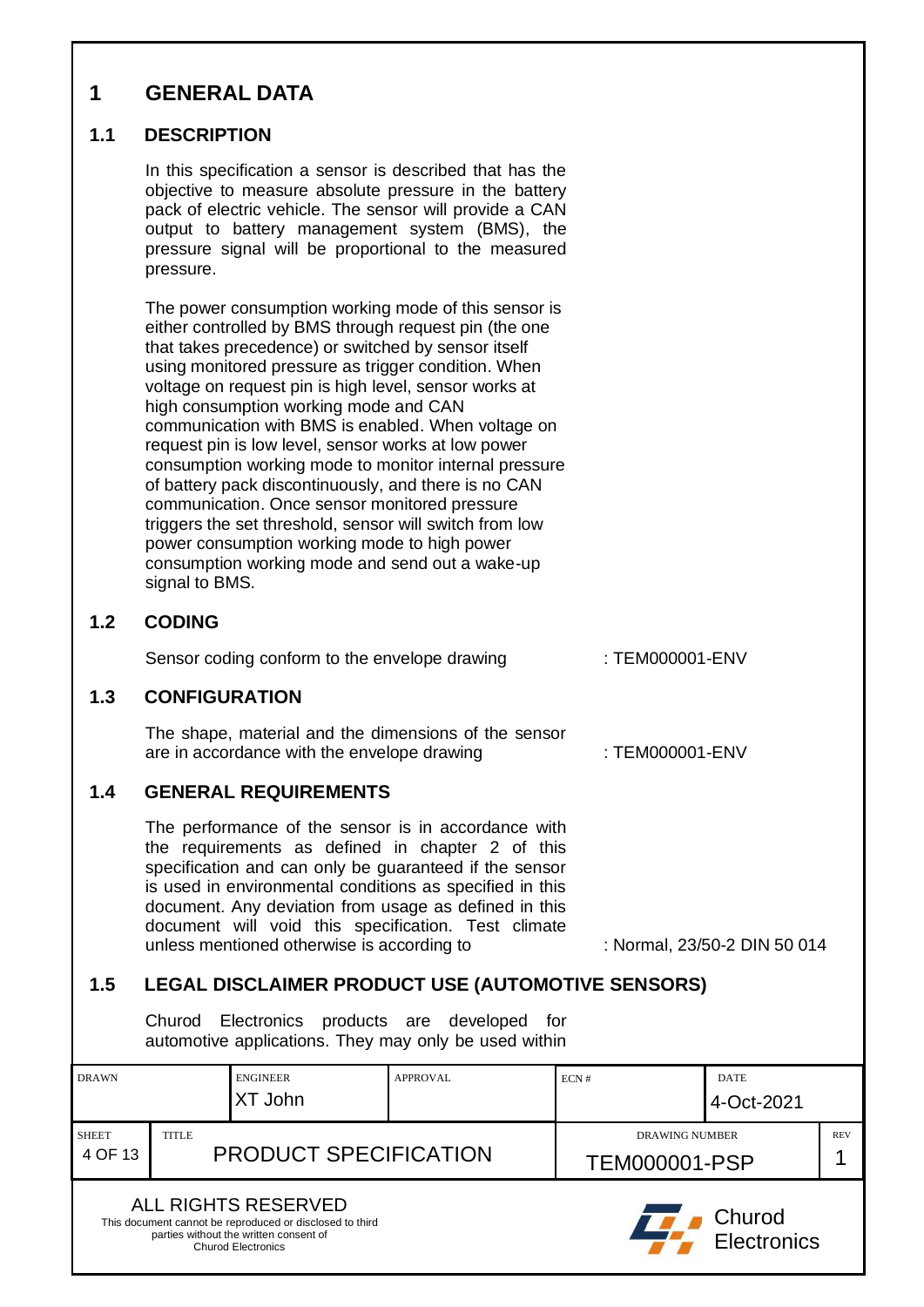the parameters of these Product Specifications. Churod Electronics products are provided with the express understanding that there is no warranty of fitness for a particular purpose. They are not fit for use other than specified, tested and validated within the release process during product launch. Fit for use warranty claims will be compared with the provided PPAP release package. Warranty claims that goes beyond of what is agreed in that PPAP package will not be awarded.

| <b>DRAWN</b>                 |  | <b>ENGINEER</b>                                                                                                                                        | <b>APPROVAL</b>       | ECN#                  | <b>DATE</b> |  |
|------------------------------|--|--------------------------------------------------------------------------------------------------------------------------------------------------------|-----------------------|-----------------------|-------------|--|
|                              |  | XT John                                                                                                                                                |                       |                       | 4-Oct-2021  |  |
| <b>SHEET</b><br><b>TITLE</b> |  |                                                                                                                                                        | <b>DRAWING NUMBER</b> |                       | <b>REV</b>  |  |
| 5 OF 13                      |  | <b>PRODUCT SPECIFICATION</b>                                                                                                                           |                       | <b>TEM000001-PSP</b>  |             |  |
|                              |  | ALL RIGHTS RESERVED<br>This document cannot be reproduced or disclosed to third<br>parties without the written consent of<br><b>Churod Electronics</b> |                       | Churod<br>Electronics |             |  |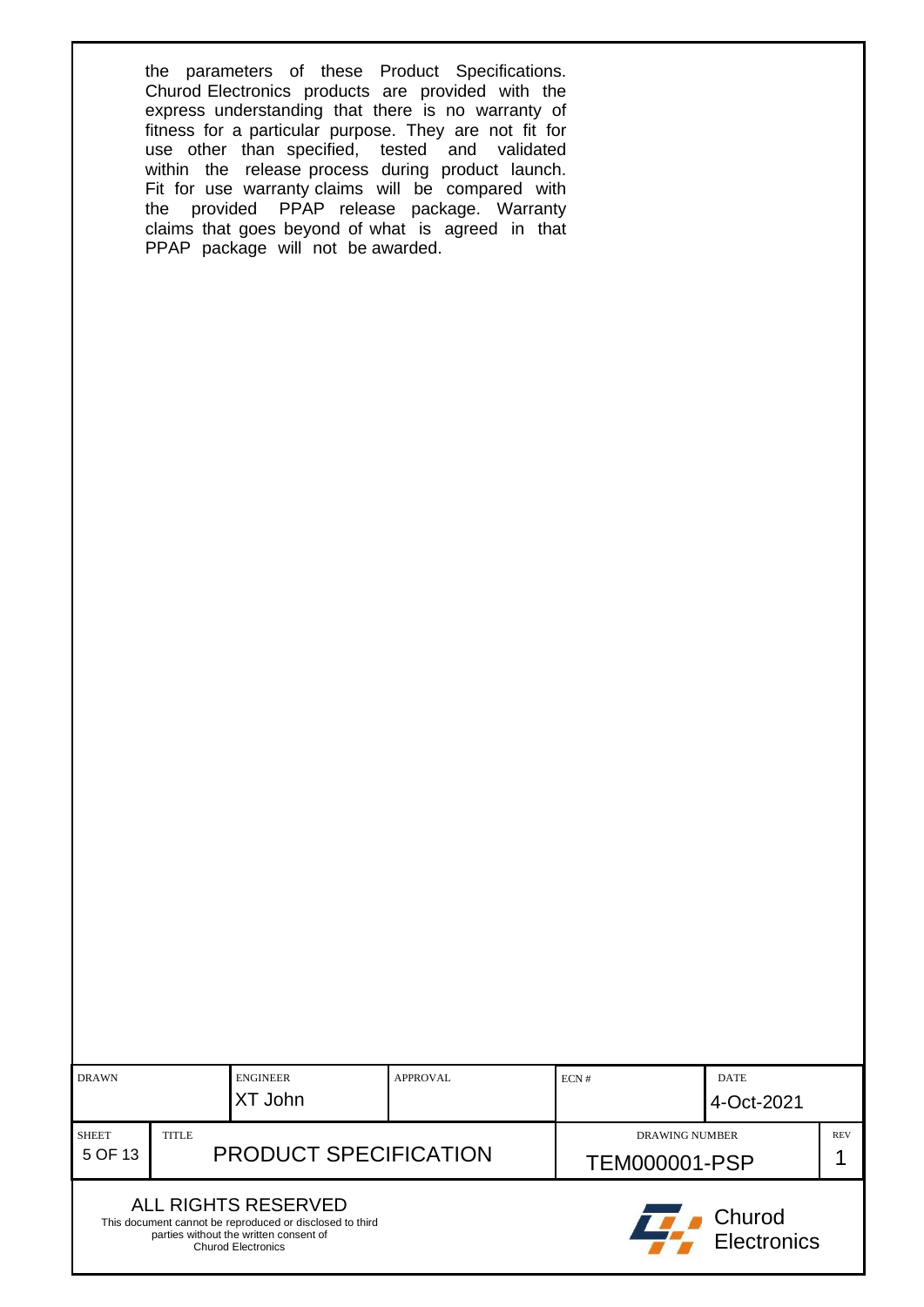<span id="page-5-6"></span><span id="page-5-5"></span><span id="page-5-4"></span><span id="page-5-3"></span><span id="page-5-2"></span><span id="page-5-1"></span><span id="page-5-0"></span>

| $\mathbf{2}$            | <b>CHARACTERISTICS</b>                                                                                                                                                                                                                        |                 |                                        |                           |                 |  |  |
|-------------------------|-----------------------------------------------------------------------------------------------------------------------------------------------------------------------------------------------------------------------------------------------|-----------------|----------------------------------------|---------------------------|-----------------|--|--|
| 2.1                     | <b>GENERAL PROPERTIES</b>                                                                                                                                                                                                                     |                 |                                        |                           |                 |  |  |
|                         | 2.1.1 Operating measurement pressure range                                                                                                                                                                                                    |                 |                                        |                           |                 |  |  |
|                         | The operating range of absolute pressure is<br>: 50 to 165 kPa abs<br>in the herein defined operating temperature range,<br>operating voltage range and life time.                                                                            |                 |                                        |                           |                 |  |  |
|                         | 2.1.2 Operating temperature range                                                                                                                                                                                                             |                 |                                        |                           |                 |  |  |
|                         | The operating temperature range is                                                                                                                                                                                                            |                 | : -40 to 105 °C                        |                           |                 |  |  |
|                         | 2.1.3 Proof pressure                                                                                                                                                                                                                          |                 |                                        |                           |                 |  |  |
|                         | Proof pressure of the sensor is<br>: $400$ kPa abs<br>without irreversible loss of functionality in the herein<br>defined operating temperature range, operating voltage<br>range and life time.                                              |                 |                                        |                           |                 |  |  |
|                         | 2.1.4 Burst pressure                                                                                                                                                                                                                          |                 |                                        |                           |                 |  |  |
|                         | Burst pressure of the sensor is<br>: 500 kPa abs<br>with a maximum time of<br>$: 1$ minute<br>Afterwards, the sensor is not expected to return to<br>normal operation but will not cause any leakage.                                         |                 |                                        |                           |                 |  |  |
|                         | 2.1.5 Working mode                                                                                                                                                                                                                            |                 |                                        |                           |                 |  |  |
|                         | 1. High power consumption working mode                                                                                                                                                                                                        |                 |                                        |                           |                 |  |  |
|                         | Sensor works on high power consumption mode when<br>voltage on request pin is                                                                                                                                                                 |                 | : high level $(6-16VDC)$               |                           |                 |  |  |
|                         | Sensor switches from low power consumption working<br>mode to high power consumption working mode when<br>sensor monitored internal pressure of battery pack<br>exceeds<br>At the same time, sensor can send wake-up signal to                |                 | : set threshold                        |                           |                 |  |  |
|                         | <b>BMS</b> (Optional function)                                                                                                                                                                                                                |                 |                                        |                           |                 |  |  |
|                         | 2. Low power consumption working mode<br>Sensor works on low power consumption mode when<br>: low level $(<0.5VDC)$<br>voltage on request pin is<br>and sensor monitored internal pressure of battery pack<br>is less than<br>: set threshold |                 |                                        |                           |                 |  |  |
|                         | Sensor checks pressure<br>and there is no CAN communication in low power<br>consumption working mode.                                                                                                                                         |                 | : every 1s                             |                           |                 |  |  |
| <b>DRAWN</b>            | <b>ENGINEER</b><br>XT John                                                                                                                                                                                                                    | <b>APPROVAL</b> | ECN#                                   | <b>DATE</b><br>4-Oct-2021 |                 |  |  |
| <b>SHEET</b><br>6 OF 13 | <b>TITLE</b><br><b>PRODUCT SPECIFICATION</b>                                                                                                                                                                                                  |                 | <b>DRAWING NUMBER</b><br>TEM000001-PSP |                           | <b>REV</b><br>1 |  |  |
|                         | <b>ALL RIGHTS RESERVED</b><br>Churod<br>This document cannot be reproduced or disclosed to third<br>parties without the written consent of<br><b>Electronics</b><br><b>Churod Electronics</b>                                                 |                 |                                        |                           |                 |  |  |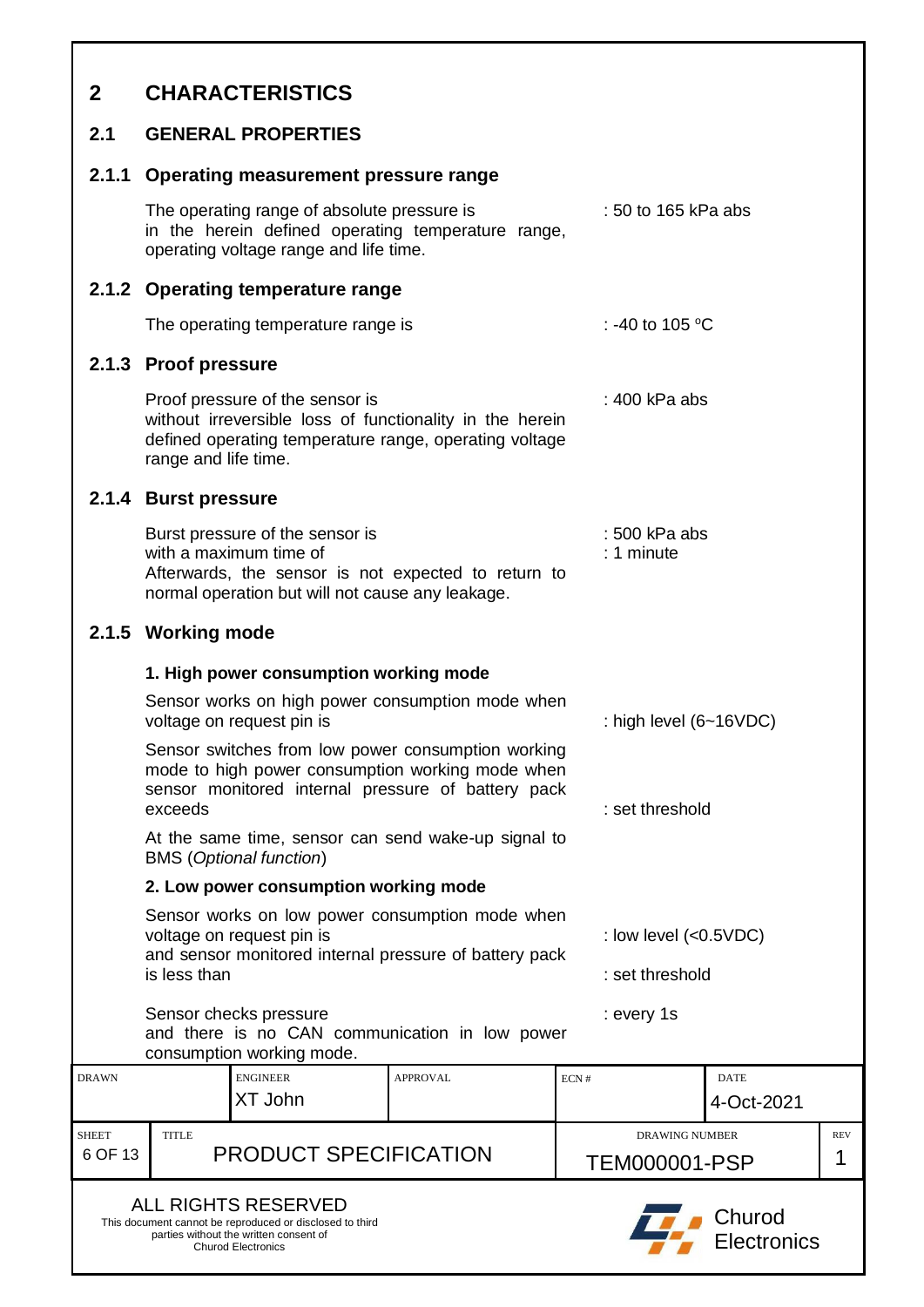<span id="page-6-2"></span><span id="page-6-1"></span><span id="page-6-0"></span>

|                         | 3. Deep sleep mode                                                                                                                                                                                                                                                                                                                                                                                                                                                |                        |                                               |                              |                 |  |  |
|-------------------------|-------------------------------------------------------------------------------------------------------------------------------------------------------------------------------------------------------------------------------------------------------------------------------------------------------------------------------------------------------------------------------------------------------------------------------------------------------------------|------------------------|-----------------------------------------------|------------------------------|-----------------|--|--|
|                         | Sensor will stop monitoring pressure after request<br>signal is continuous low level for more than                                                                                                                                                                                                                                                                                                                                                                |                        | : $\times$ hrs (disabled)                     |                              |                 |  |  |
|                         | 2.1.6 Wake-up function                                                                                                                                                                                                                                                                                                                                                                                                                                            |                        |                                               |                              |                 |  |  |
|                         | A wake-up signal will be sent from sensor to BMS<br>through<br>Once sensor detects internal monitored pressure<br>exceeds the<br>threshold<br>set<br>consumption working mode.<br>At the end of each wake-up high level signal, sensor<br>checks the voltage on the request pin. Once a high-<br>level voltage on request pin is detected, sensor will set<br>the signal on wake-up pin to low level voltage.                                                     | during<br>low<br>power | : Wake-up pin                                 |                              |                 |  |  |
| 2.1.7                   | <b>Request signal</b>                                                                                                                                                                                                                                                                                                                                                                                                                                             |                        |                                               |                              |                 |  |  |
|                         | A request signal shall be provided by<br>to control the working mode of sensor.                                                                                                                                                                                                                                                                                                                                                                                   |                        | : BMS / BCU                                   |                              |                 |  |  |
|                         | The function of request pin is as described in section<br>2.1.5 and 2.1.6.                                                                                                                                                                                                                                                                                                                                                                                        |                        |                                               |                              |                 |  |  |
| 2.1.8                   | <b>Threshold inside sensor</b>                                                                                                                                                                                                                                                                                                                                                                                                                                    |                        |                                               |                              |                 |  |  |
|                         | The set threshold inside sensor as described in section<br>2.1.5 is initially calibrated by Churod. The initial value of<br>set threshold will be defined together with customer.                                                                                                                                                                                                                                                                                 |                        |                                               |                              |                 |  |  |
|                         | The threshold consists of pressure and pressure slope<br>with a relation of logic or $-$ wake up signal can be sent<br>out with either one is triggered.                                                                                                                                                                                                                                                                                                          |                        |                                               |                              |                 |  |  |
|                         | threshold consists of two<br><b>Pressure</b><br>parts,<br>basic<br>pressure value plus delta pressure.<br>The basic value is<br>: Ambient pressure<br>: X kPa (adjustable)<br>Delta pressure is<br>The pressure threshold will be flashed during sensor<br>low power consumption working mode every<br>: 2 minutes (adjustable)<br>It can also be flashed during high power consumption<br>mode if wake up signal is needed. Update frequency<br>: TBD (disabled) |                        |                                               |                              |                 |  |  |
|                         | Pressure slope                                                                                                                                                                                                                                                                                                                                                                                                                                                    |                        | : 0.5kPa/s (adjustable)                       |                              |                 |  |  |
|                         |                                                                                                                                                                                                                                                                                                                                                                                                                                                                   |                        |                                               |                              |                 |  |  |
| <b>DRAWN</b>            | <b>ENGINEER</b><br>XT John                                                                                                                                                                                                                                                                                                                                                                                                                                        | <b>APPROVAL</b>        | ECN#                                          | <b>DATE</b><br>4-Oct-2021    |                 |  |  |
| <b>SHEET</b><br>7 OF 13 | <b>TITLE</b><br><b>PRODUCT SPECIFICATION</b>                                                                                                                                                                                                                                                                                                                                                                                                                      |                        | <b>DRAWING NUMBER</b><br><b>TEM000001-PSP</b> |                              | <b>REV</b><br>1 |  |  |
|                         | <b>ALL RIGHTS RESERVED</b><br>This document cannot be reproduced or disclosed to third<br>parties without the written consent of<br><b>Churod Electronics</b>                                                                                                                                                                                                                                                                                                     |                        |                                               | Churod<br><b>Electronics</b> |                 |  |  |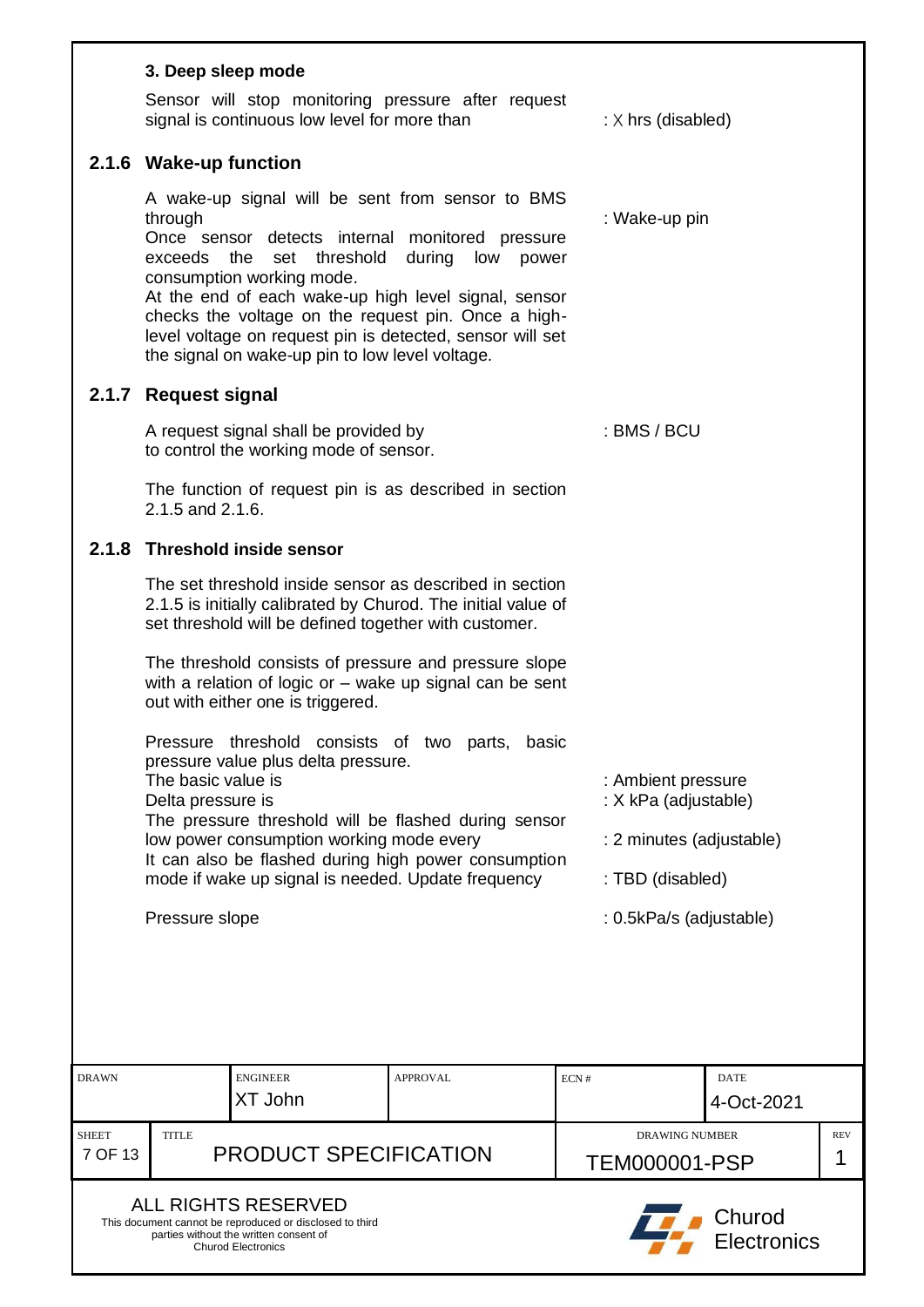## <span id="page-7-0"></span>**2.2 OPERATING ENVIRONMENT**

#### <span id="page-7-1"></span>**2.2.1 Operating ambient temperature range**

The operating ambient temperature range : -40 to +105  $\mathrm{^{\circ}C}$ The minimum and maximum operating temperature is the lowest and highest temperature respectively at which the sensor will perform according to the characteristics listed in this chapter.

#### <span id="page-7-2"></span>**2.2.2 Storage temperature range**

The storage temperature range : -40 to +105  $^{\circ}$ C The minimum respectively maximum storage temperature is the lowest respectively highest ambient temperature at which the sensor can be kept for longer periods of time without negative effects on performance.

#### <span id="page-7-3"></span>**2.2.3 Application medium**

The application medium is : Air

#### <span id="page-7-4"></span>**2.2.4 Protection rating**

The sensor complies to : IP67 under the condition that the electrical connector is applied.

#### <span id="page-7-5"></span>**2.2.5 Flammability rating**

| Flammability rating of housing plastic material | : UL94 V-0 |
|-------------------------------------------------|------------|
|-------------------------------------------------|------------|

| <b>DRAWN</b>            |                                       | <b>ENGINEER</b><br>XT John                                                                                                                             | APPROVAL                                      | ECN# | <b>DATE</b><br>4-Oct-2021 |  |
|-------------------------|---------------------------------------|--------------------------------------------------------------------------------------------------------------------------------------------------------|-----------------------------------------------|------|---------------------------|--|
| <b>SHEET</b><br>8 OF 13 | <b>TITLE</b><br>PRODUCT SPECIFICATION |                                                                                                                                                        | <b>DRAWING NUMBER</b><br><b>TEM000001-PSP</b> |      | <b>REV</b>                |  |
|                         |                                       | ALL RIGHTS RESERVED<br>This document cannot be reproduced or disclosed to third<br>parties without the written consent of<br><b>Churod Electronics</b> |                                               |      | Churod<br>Electronics     |  |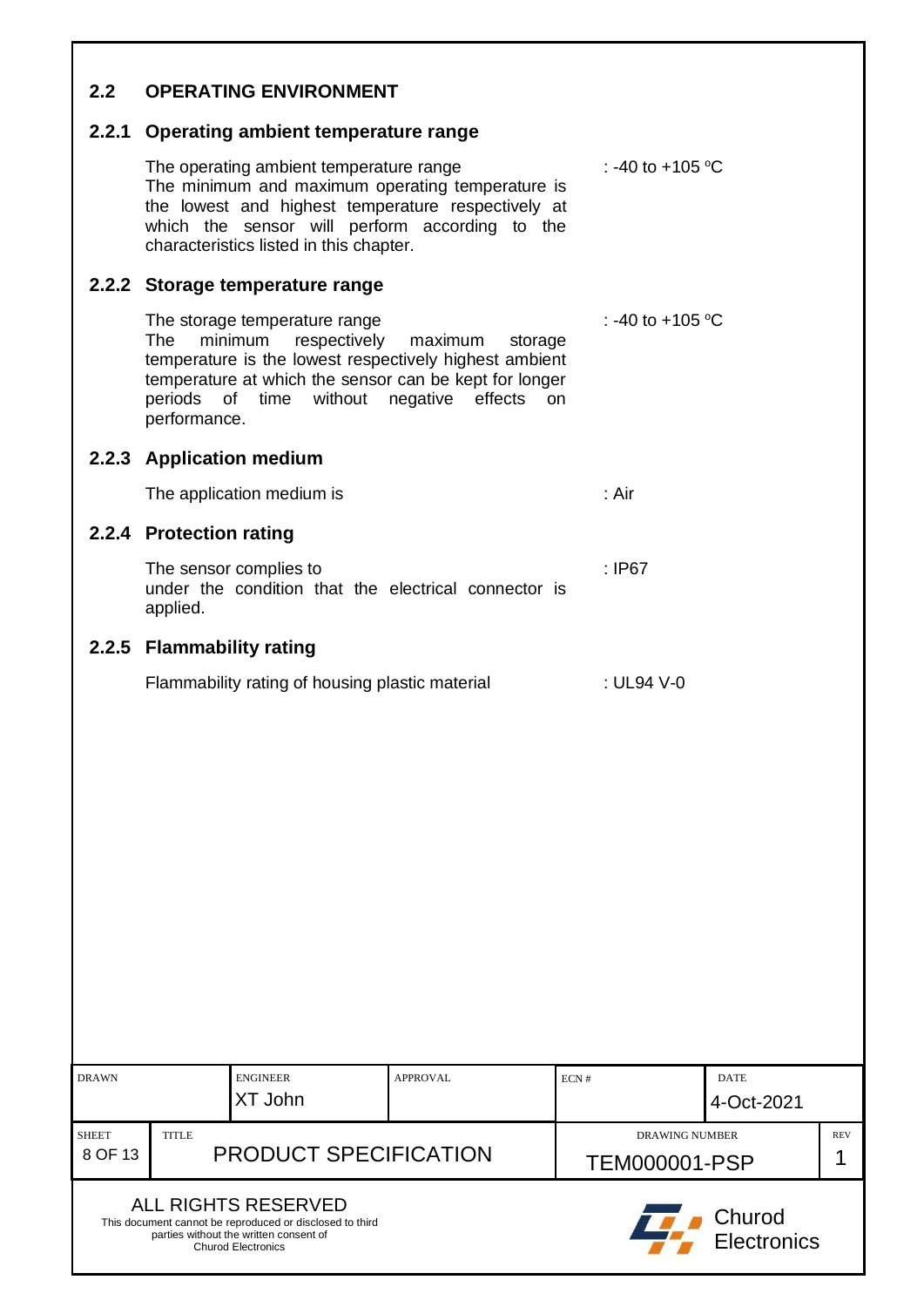<span id="page-8-2"></span><span id="page-8-1"></span><span id="page-8-0"></span>

| 2.3 | <b>ELECTRICAL CHARACTERISTICS</b>                                                                                                                 |                                                                                                                                 |
|-----|---------------------------------------------------------------------------------------------------------------------------------------------------|---------------------------------------------------------------------------------------------------------------------------------|
|     | 2.3.1 Supply voltage (Vcc)                                                                                                                        |                                                                                                                                 |
|     | The sensor requires a transient protected and<br>regulated voltage supply. The sensor will operate<br>properly at any supply voltage in the range | : 6 to 16 VDC, 12 VDC Typ.                                                                                                      |
|     | 2.3.2 Power consumption                                                                                                                           |                                                                                                                                 |
|     | The sensor average power consumption is less than<br>in<br>and less than<br>In.<br>at<br>at                                                       | : 360 mW Typ.<br>: high power consumption mode<br>: 2.4 mW typ.<br>: Low power consumption mode<br>: room temperature<br>:12VDC |
|     | 2.3.3 Input / Output signal                                                                                                                       |                                                                                                                                 |
|     | The sensor communicates with the BMS by CAN<br><b>CAN</b> version                                                                                 | : 2.0 $B$                                                                                                                       |
|     | 2.3.4 BAUD rate                                                                                                                                   |                                                                                                                                 |
|     | Baud rate                                                                                                                                         | : 500Kbps                                                                                                                       |

# <span id="page-8-5"></span><span id="page-8-4"></span><span id="page-8-3"></span>**2.3.5 Electrical parameters**

The parameters as listed in Table 1 are tested at room temperature unless otherwise specified.

#### **Table 1: Electrical parameters**

|                                                                                                                          | <b>Parameter</b>              |                                                                                                                                                               | Min   | <b>Typical</b> | <b>Max</b> | <b>Unit</b>               | <b>Remark</b>                |  |
|--------------------------------------------------------------------------------------------------------------------------|-------------------------------|---------------------------------------------------------------------------------------------------------------------------------------------------------------|-------|----------------|------------|---------------------------|------------------------------|--|
|                                                                                                                          |                               | <b>Operating supply voltage</b>                                                                                                                               | 6     | 12             | 16         | <b>VDC</b>                |                              |  |
|                                                                                                                          |                               | High power consumption <sup>1)</sup>                                                                                                                          |       |                | 360        | mW                        |                              |  |
|                                                                                                                          |                               | Low power consumption $2)$                                                                                                                                    |       |                | 2.4        | mW                        |                              |  |
|                                                                                                                          |                               | Wake-up square signal                                                                                                                                         |       |                |            |                           |                              |  |
|                                                                                                                          | High level voltage            |                                                                                                                                                               | 6     | 12             | 16         | <b>VDC</b>                |                              |  |
|                                                                                                                          | Low level voltage             |                                                                                                                                                               |       |                | 0.5        | <b>VDC</b>                |                              |  |
|                                                                                                                          |                               | <b>Request signal from BMS</b>                                                                                                                                | 6     | 12             | 16         | <b>VDC</b>                |                              |  |
|                                                                                                                          | <b>Overvoltage capability</b> |                                                                                                                                                               |       |                | 24         | <b>VDC</b>                | 1 minute, RT                 |  |
|                                                                                                                          |                               | Reverse voltage capability                                                                                                                                    | $-14$ |                |            | <b>VDC</b>                | 1 minute, RT                 |  |
|                                                                                                                          | 12V.                          | 1) Power consumption in high power consumption mode at room temperature,<br>2) Average power consumption in low power consumption mode at room                |       |                |            |                           |                              |  |
| temperature, 12V.<br><b>ENGINEER</b><br><b>DRAWN</b><br>XT John                                                          |                               | <b>APPROVAL</b>                                                                                                                                               |       | ECN#           |            | <b>DATE</b><br>4-Oct-2021 |                              |  |
| <b>SHEET</b><br><b>TITLE</b><br><b>DRAWING NUMBER</b><br><b>PRODUCT SPECIFICATION</b><br>9 OF 13<br><b>TEM000001-PSP</b> |                               |                                                                                                                                                               |       |                |            | <b>REV</b><br>1           |                              |  |
|                                                                                                                          |                               | <b>ALL RIGHTS RESERVED</b><br>This document cannot be reproduced or disclosed to third<br>parties without the written consent of<br><b>Churod Electronics</b> |       |                |            |                           | Churod<br><b>Electronics</b> |  |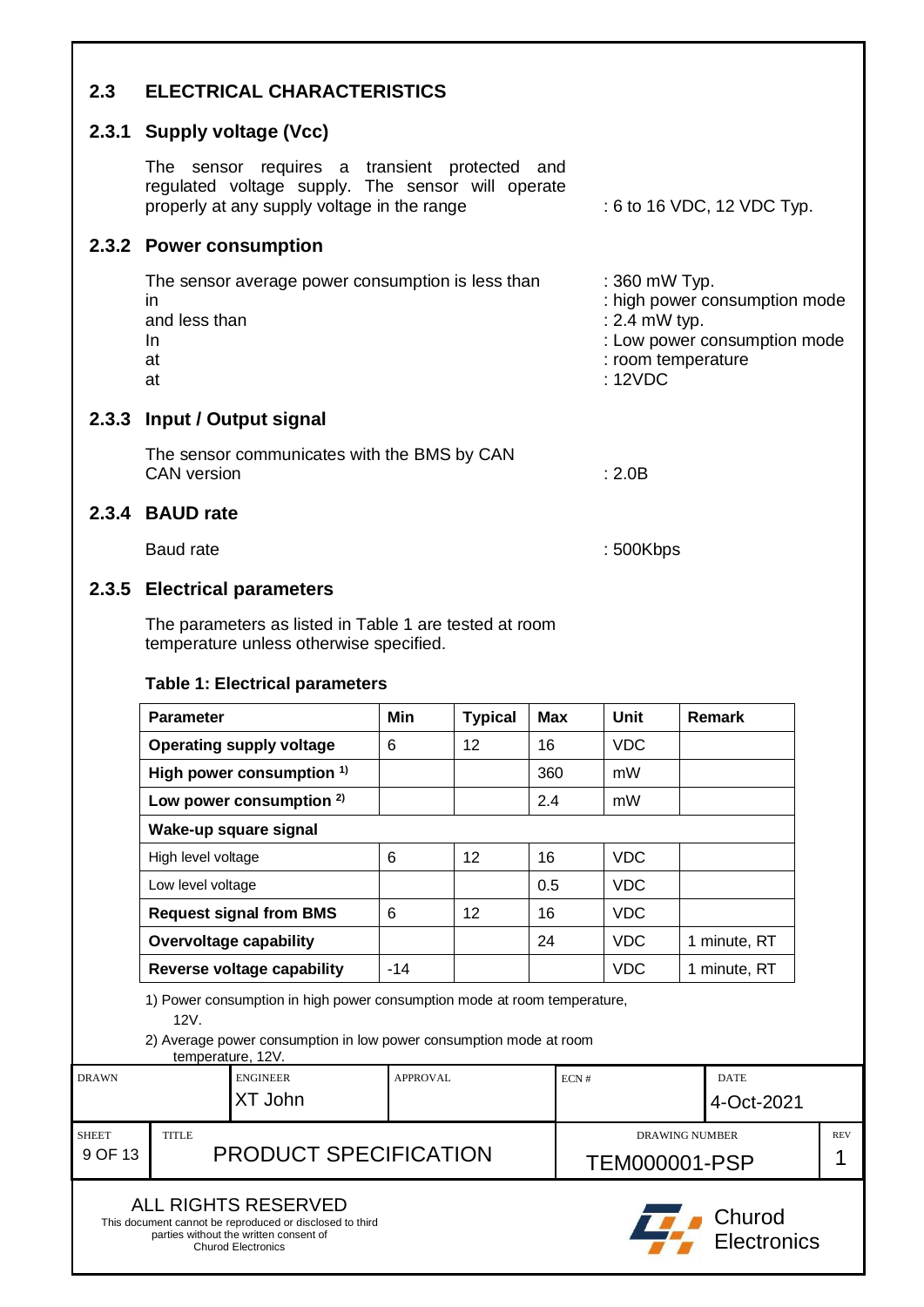# <span id="page-9-0"></span>**2.3.6 DBC file**

Refer to the latest DBC file.

# <span id="page-9-1"></span>**2.3.7 Diagnostic**

| Diagnosis level                                                                        | Short circuit between:         | Interruption of wires | <b>BPS</b> internal issue                                              |
|----------------------------------------------------------------------------------------|--------------------------------|-----------------------|------------------------------------------------------------------------|
| CAN output<br>CAN communication error                                                  | $1-2, 1-5, 1-6$<br>or 2-5, 2-6 | 1, or 2, or 5, or 6   |                                                                        |
| CAN output<br>CAN communication normal,<br>show error flag: BPS sense<br>element issue |                                |                       | <b>BPS Bridge resistor</b><br>shortage, open, or<br>power supply issue |
| Wake-Up<br>Continuous low (0V)                                                         | $2 - 4$                        | 1<br>or $2$<br>or 4   |                                                                        |
| Wake-Up<br>Continuous high (>98%Vbat)                                                  | $1 - 4$                        |                       |                                                                        |

#### *\* Terminal definition refer to below figure*



#### <span id="page-9-2"></span>**2.3.8 Response time**

The pressure IC response time (T90, output rising from 10% to 90% of final value) less than : 2ms

in the herein defined operating temperature range, operating measurement pressure range, operating voltage range and life time.

The time for the pressure signal report to BMS will be affected by the speed of CAN communication.

## <span id="page-9-3"></span>**2.3.9 BAUD rate**

BAUD rate of CAN communication : 500K bps

## <span id="page-9-4"></span>**2.3.10 Nominal output signal transfer curve**

The nominal transfer curve is expressed by : Nout= P x 10 where P is : Pressure (kPaA)

- 
- 

| <b>DRAWN</b>                                                                                                                                           |                                       | <b>ENGINEER</b><br>XT John | <b>APPROVAL</b>                               | ECN# | <b>DATE</b><br>4-Oct-2021 |  |
|--------------------------------------------------------------------------------------------------------------------------------------------------------|---------------------------------------|----------------------------|-----------------------------------------------|------|---------------------------|--|
| <b>SHEET</b><br>10 OF 13                                                                                                                               | <b>TITLE</b><br>PRODUCT SPECIFICATION |                            | <b>DRAWING NUMBER</b><br><b>TEM000001-PSP</b> |      | <b>REV</b>                |  |
| ALL RIGHTS RESERVED<br>This document cannot be reproduced or disclosed to third<br>parties without the written consent of<br><b>Churod Electronics</b> |                                       |                            |                                               |      | Churod<br>Electronics     |  |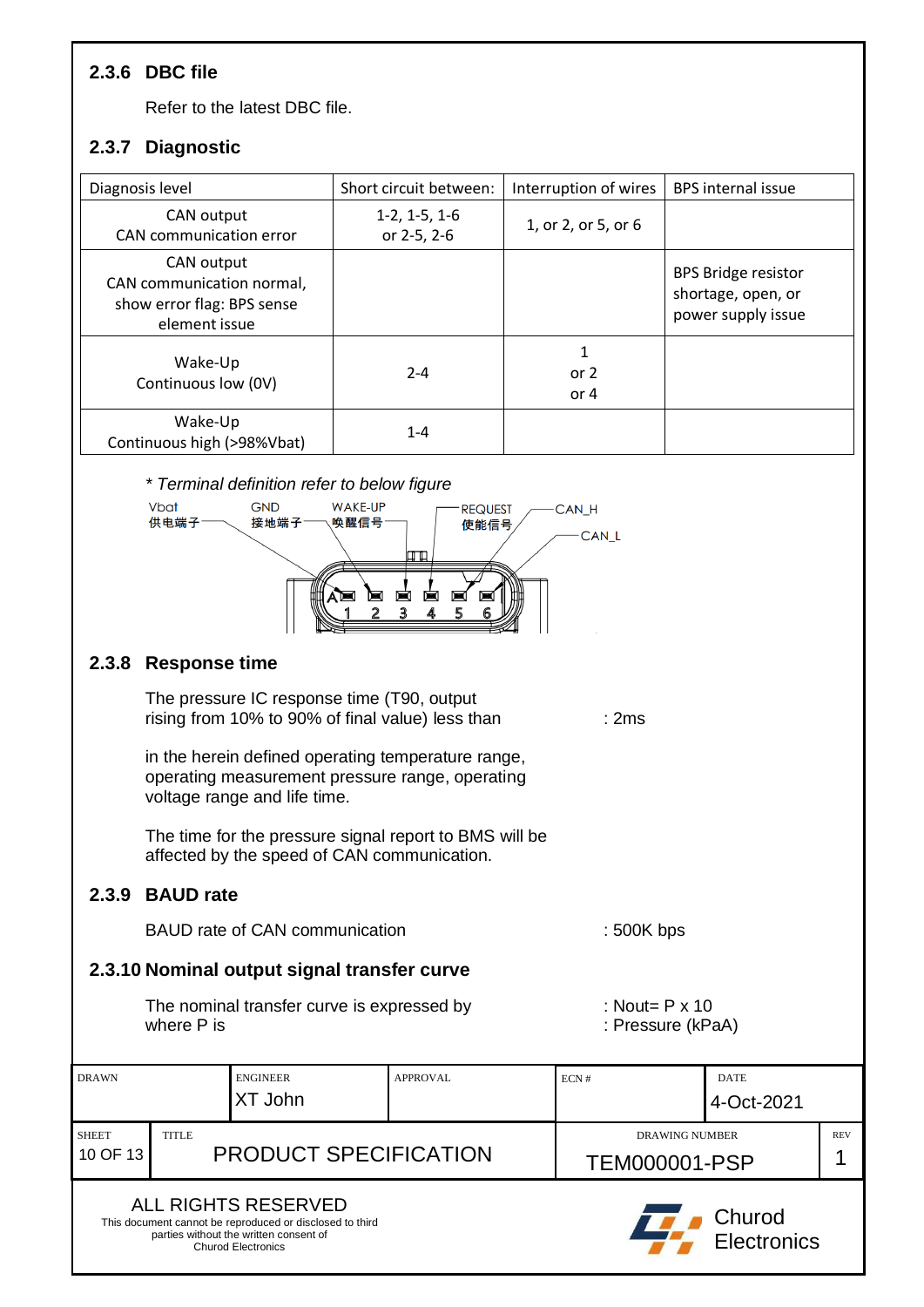<span id="page-10-2"></span><span id="page-10-1"></span><span id="page-10-0"></span>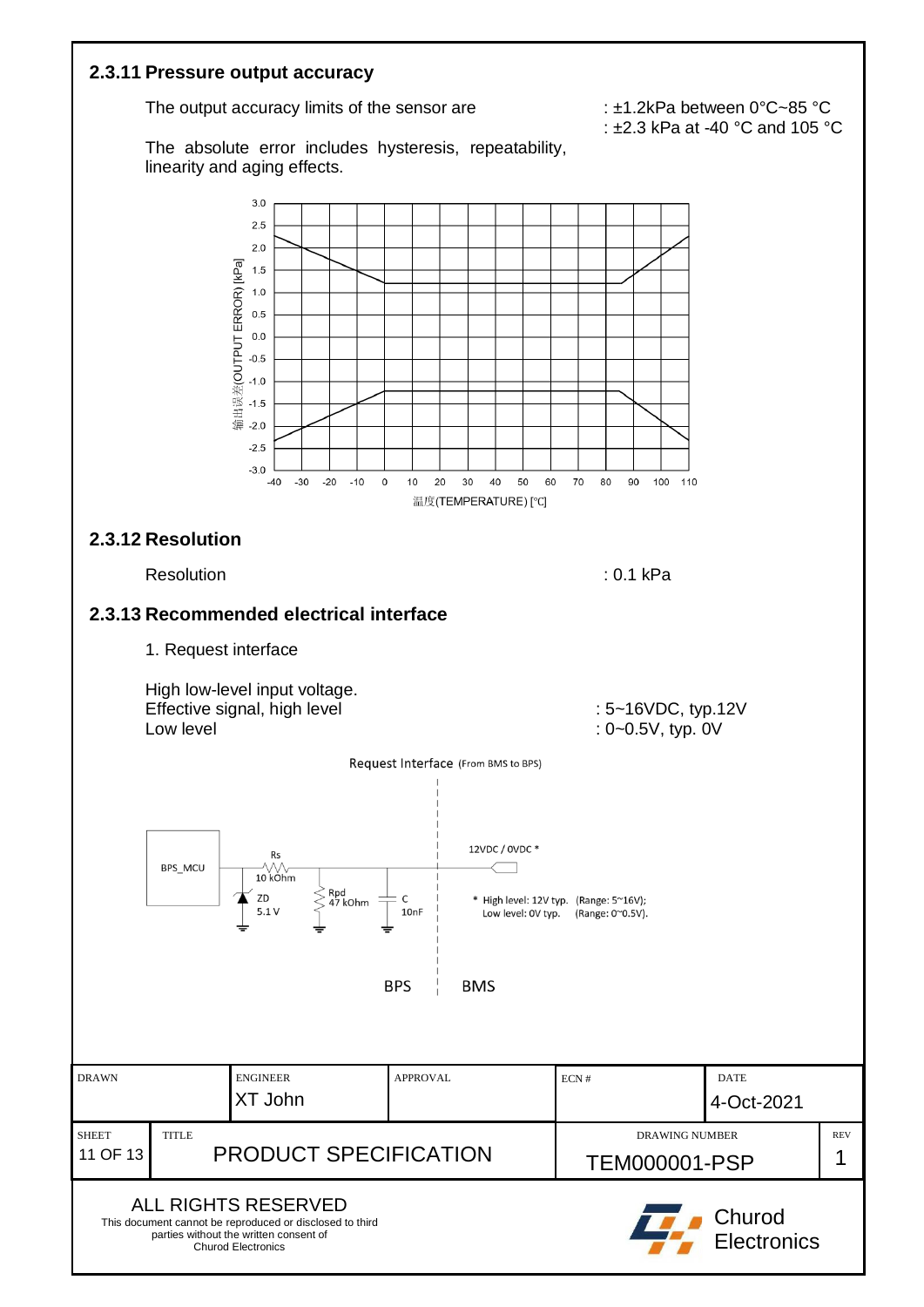| 2. Wake-up interface<br>Effective Signal, High Level<br>Rpull-Down<br>Rpull-down                                                                                   | Wake-up Interface                                  | (From BPS to BMS)                               |                                 | : 5~16vdc, Typ 12vdc<br>: ≥ 10kOhm without diode<br>: ≥ 30kOhm with diode (VF≤0.5V)                                             |            |
|--------------------------------------------------------------------------------------------------------------------------------------------------------------------|----------------------------------------------------|-------------------------------------------------|---------------------------------|---------------------------------------------------------------------------------------------------------------------------------|------------|
| BPS_MCU                                                                                                                                                            | $V_{BAT}$<br>$\mathsf{R}1$<br>1 kOhm<br>C<br>100nF | * Without diode<br>Optional*<br>$R_{pull-down}$ | With diode(VF≤ 0.5V)<br>BMS_MCU | R <sub>pull-down</sub> 210kOhm;<br>R <sub>pull-down</sub> ≥ 30kOhm;<br>Above configuration could meet the wake-up high level≥5V |            |
|                                                                                                                                                                    | <b>BPS</b>                                         | <b>BMS</b>                                      |                                 |                                                                                                                                 |            |
|                                                                                                                                                                    |                                                    |                                                 |                                 |                                                                                                                                 |            |
| <b>ENGINEER</b><br><b>DRAWN</b><br>XT John<br><b>SHEET</b><br><b>TITLE</b>                                                                                         | <b>APPROVAL</b>                                    |                                                 | ECN#                            | <b>DATE</b><br>4-Oct-2021<br><b>DRAWING NUMBER</b>                                                                              | <b>REV</b> |
| 12 OF 13<br>ALL RIGHTS RESERVED<br>This document cannot be reproduced or disclosed to third<br>parties without the written consent of<br><b>Churod Electronics</b> | PRODUCT SPECIFICATION                              |                                                 |                                 | <b>TEM000001-PSP</b><br>Churod<br>Electronics                                                                                   | 1          |